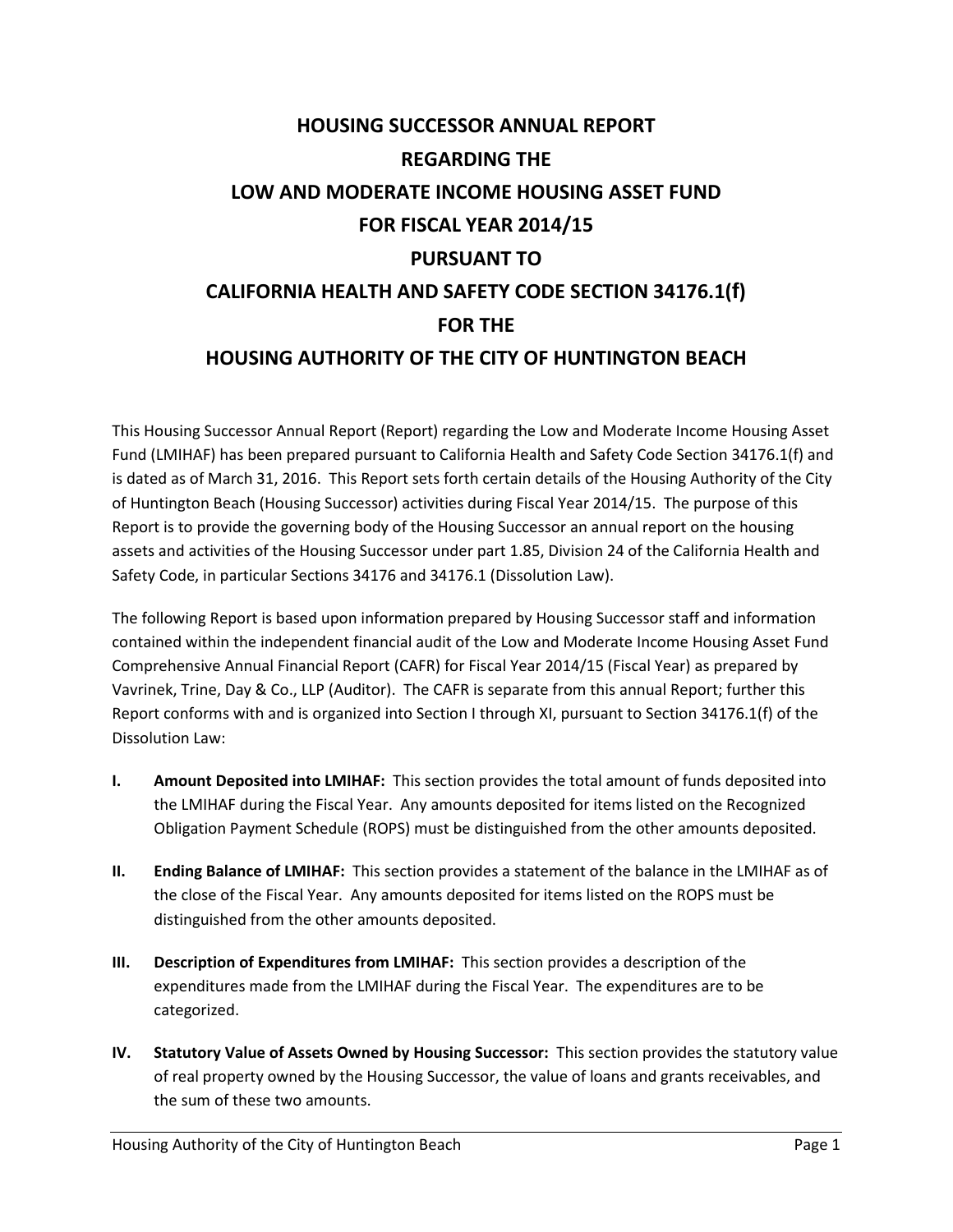- **V. Description of Transfers:** This section describes transfers, if any, to another housing successor agency made in previous Fiscal Year(s), including whether the funds are unencumbered and the status of projects, if any, for which the transferred LMIHAF will be used. The sole purpose of the transfers must be for the development of transit priority projects, permanent supportive housing, housing for agricultural employees or special needs housing.
- **VI. Project Descriptions:** This section describes any project for which the Housing Successor receives or hold property tax revenue pursuant to the ROPS and the status of that project.
- **VII. Status of Compliance with Section 33334.16:** This section provides a status update on compliance with Section 33334.16 for interests in real property acquired by the former redevelopment agency prior to February 1, 2012. For interests in real property acquired on or after February 1, 2012, provide a status update on the project.
- **VIII. Description of Outstanding Obligations under Section 33413:** This section describes the outstanding inclusionary and replacement housing obligations, if any, under Section 33413 that remained outstanding prior to dissolution of the former redevelopment agency as of February 1, 2012 along with the Housing Successor's progress in meeting those prior obligations, if any, of the former redevelopment agency and how the Housing Successor's plans to meet unmet obligations, if any.
- **IX. Income Test:** This section provides the information required by Section 34176.1(a)(3)(B), or a description of expenditures by income restriction for five year period, with the time period beginning January 1, 2014 and whether the statutory thresholds have been met. Housing reporting of the Income Test is not required until 2019.
- **X. Senior Housing Test:** This section provides the percentage of units of deed-restricted rental housing restricted to seniors and assisted individually or jointly by the Housing Successor, its former redevelopment agency, and its host jurisdiction within the previous 10 years in relation to the aggregate number of units of deed-restricted rental housing assisted individually or jointly by the Housing Successor, its former redevelopment agency and its host jurisdiction within the same time period. For this Report the ten-year period reviewed is January 1, 2005 to January 1, 2015.
- **XI. Excess Surplus Test:** This section provides the amount of excess surplus in the LMIHAF, if any, and the length of time that the Housing Successor has had excess surplus, and the Housing Successor's plan for eliminating the excess surplus.

This Report is to be provided to the Housing Successor's governing body by March 31, 2016. In addition, this Report and the former redevelopment agency's pre-dissolution Implementation Plans are to be made available to the public on the City's website.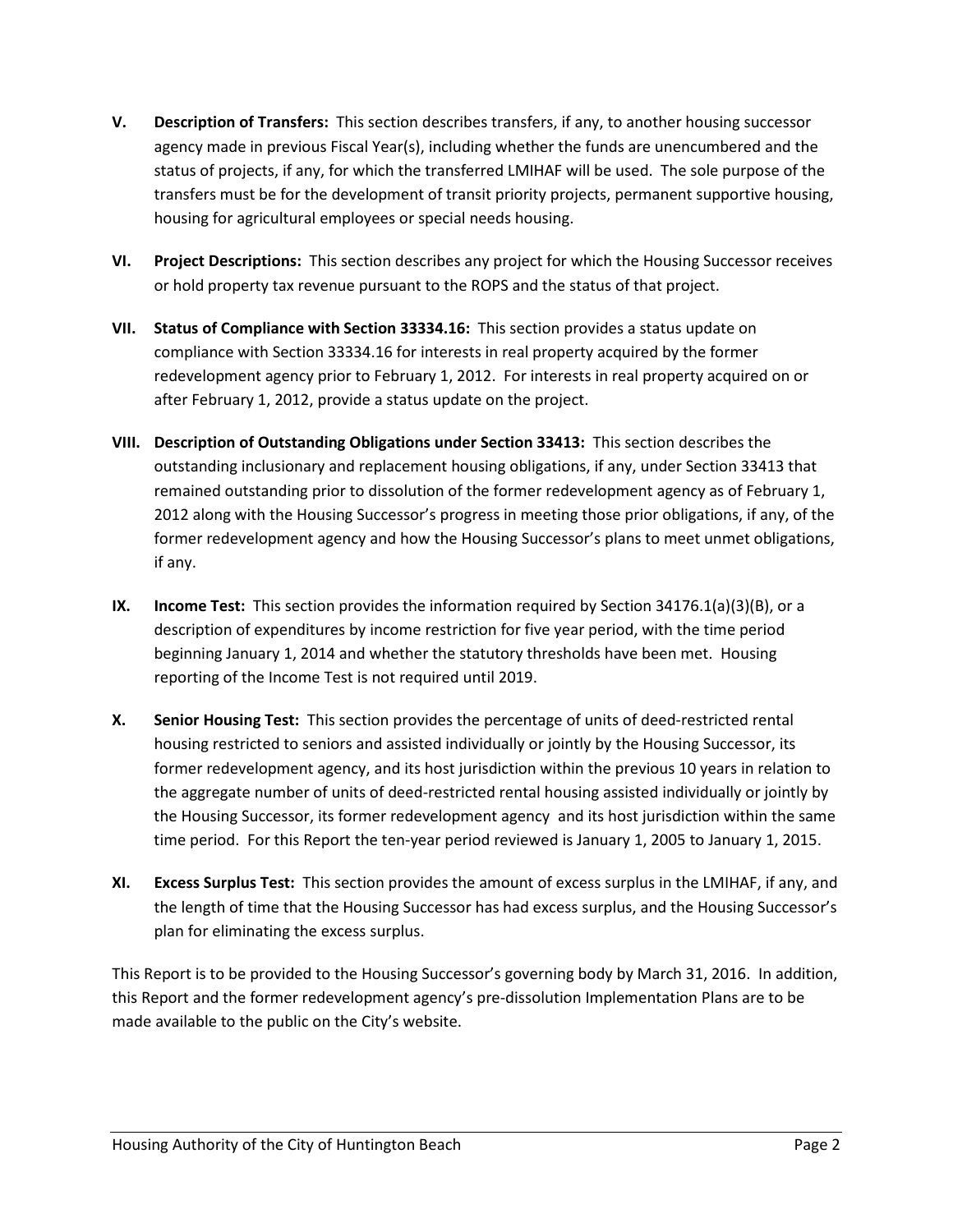# **I. AMOUNT DEPOSITED INTO LMIHAF**

A total of \$4,583,226 was deposited into the LMIHAF during the Fiscal Year.<sup>[1](#page-2-0)</sup> Of the total funds deposited into the LMIHAF, none was held for items listed on the ROPS.

## **II. ENDING BALANCE OF LMIHAF**

At the close of the Fiscal Year, the ending balance in the LMIHAF was \$17,388,922, of which \$5,353,322 is available. $^2$  $^2$  None of the LMIHAF is held for items listed on the ROPS. It should be noted that in January 2013 and May 2014, the City transferred \$1,210,901 and \$3,649,634, respectively in LMIHAF to the Orange County Auditor.

# **III. DESCRIPTION OF EXPENDITURES FROM LMIHAF**

The following is a description of expenditures from the LMIHAF by category:

|                                                               | Fiscal Year 2014/15 |
|---------------------------------------------------------------|---------------------|
| Monitoring & Administration Expenditures                      | \$78,558            |
| Homeless Prevention and Rapid Rehousing Services Expenditures | 2,500               |
| Housing Development Expenditures                              |                     |
| Expenditures on Low Income Units                              |                     |
| Expenditures on Very-Low Income Units                         |                     |
| Expenditures on Extremely-Low Income Units                    |                     |
| <b>Total Housing Development Expenditures</b>                 |                     |
| <b>Total LMIHAF Expenditures in Fiscal Year</b>               |                     |

The Housing Successor is allowed to spend up to the greater of \$200,000 or 2% of the value of the Housing Assets Portfolio (defined and calculated in Section IV), which totals \$12,035,600, on Monitoring and Administration Expenditures. Therefore, the Housing Successor is using approximately 34% of the maximum allowable \$240,712 for Monitoring and Administration Expenditures.

# **IV. STATUTORY VALUE OF ASSETS OWNED BY HOUSING SUCCESSOR**

Under the Dissolution Law and for purposes of this Report, the "statutory value of real property" means the value of properties formerly held by the former redevelopment agency as listed on the housing asset transfer schedule approved by the Department of Finance as listed in such schedule under Section 34176(a)(2), the value of the properties transferred to the Housing Successor pursuant to Section 34181(f), and the purchase price of property(ies) purchased by the Housing Successor. Further, the value of loans and grants receivable is included in these reported assets held in the LMIHAF.

The following provides the statutory value of assets owned by the Housing Successor.

<span id="page-2-0"></span><sup>&</sup>lt;sup>1</sup> The funds deposited into the LMIHAF include \$462,643 in loan repayments, \$22,187 in interest income, \$4,065,667 in SERAF repayments and \$32,729 in other income.

<span id="page-2-1"></span> $^2$  The available funds balance is calculated by deducting the value of land held by the Housing Successor, loans and grants, and accounts receivables.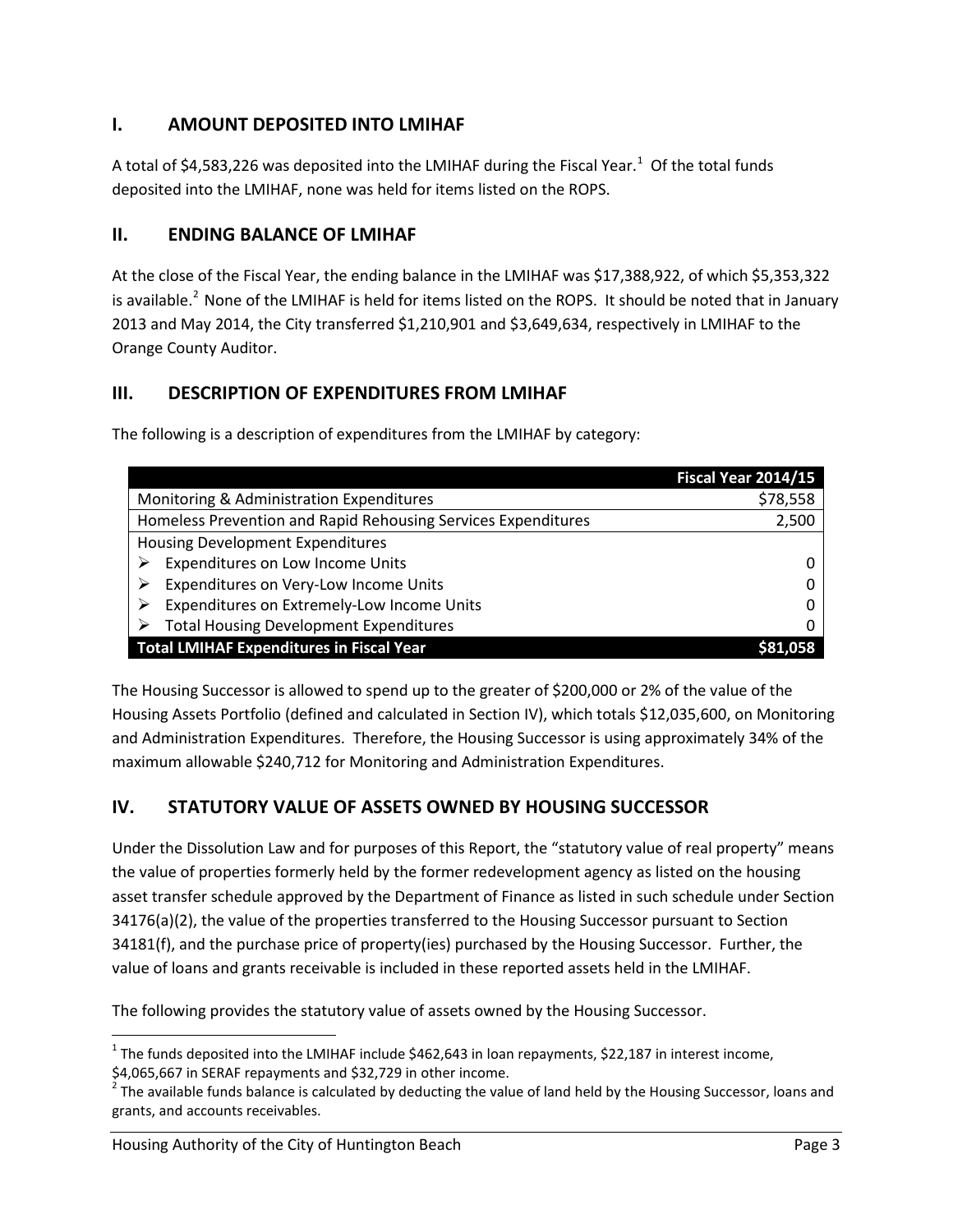|                                                             | Fiscal Year 2014/15 |
|-------------------------------------------------------------|---------------------|
| Statutory Value of Real Property Owned by Housing Successor | \$885,000           |
| Value of Loans and Grants Receivables <sup>3</sup>          | 11,150,600          |
| <b>Total Value of Housing Successor Assets</b>              | \$12,035,600        |

## **V. DESCRIPTION OF TRANSFERS**

The Housing Successor did not make any LMIHAF transfers to other Housing Successor(s) under Section 34176.1(c)(2) during the Fiscal Year.

## **VI. PROJECT DESCRIPTIONS**

The Housing Successor does not receive or hold property tax revenue pursuant to the ROPS.

## **VII. STATUS OF COMPLIANCE WITH SECTION 33334.16**

Section 34176.1 provides that Section 33334.16 does not apply to interests in real property acquired by the Housing Successor on or after February 1, 2012; however, this Report presents a status update on the project related to such real property.

With respect to interests in real property acquired by the former redevelopment agency prior to February 1, 2012, the time periods described in Section 33334.16 shall be deemed to have commenced on the date that the Department of Finance approved the property as a housing asset in the LMIHAF;. Thus, as to real property acquired by the former redevelopment now held by the Housing Successor in the LMIHAF, the Housing Successor must initiate activities consistent with the development of the real property for the purpose for which it was acquired within five years of the date of the DOF approved such property as a housing asset. The following provides a status update on the real property that was acquired prior to February 1, 2012 and compliance with the five-year period.<sup>[4](#page-3-1)</sup>

| <b>Address of Property</b> | Date of<br><b>Acquisition</b> | Deadline to<br><b>Initiate</b><br><b>Development</b><br><b>Activity</b> | <b>Status of Housing Successor Activity</b> |
|----------------------------|-------------------------------|-------------------------------------------------------------------------|---------------------------------------------|
| Bowen Court                | 2/1/2002                      | N/A                                                                     | The property is encumbered with a           |
| 1968-82 Lake Street        |                               |                                                                         | ground lease that expires in 2062.          |

The Housing Successor has not acquired any properties using LMIHAF on or after February 1, 2012.

<span id="page-3-0"></span><sup>&</sup>lt;sup>3</sup> Includes \$9,177,045 from Notes and Loans as well as \$1,973,555 from Accounts Receivables, which includes the First Time Home Buyer and Down Payment Assistance loans.

<span id="page-3-1"></span><sup>4</sup> Based on the Housing Asset Transfer List approved by the Department of Finance on February 13, 2013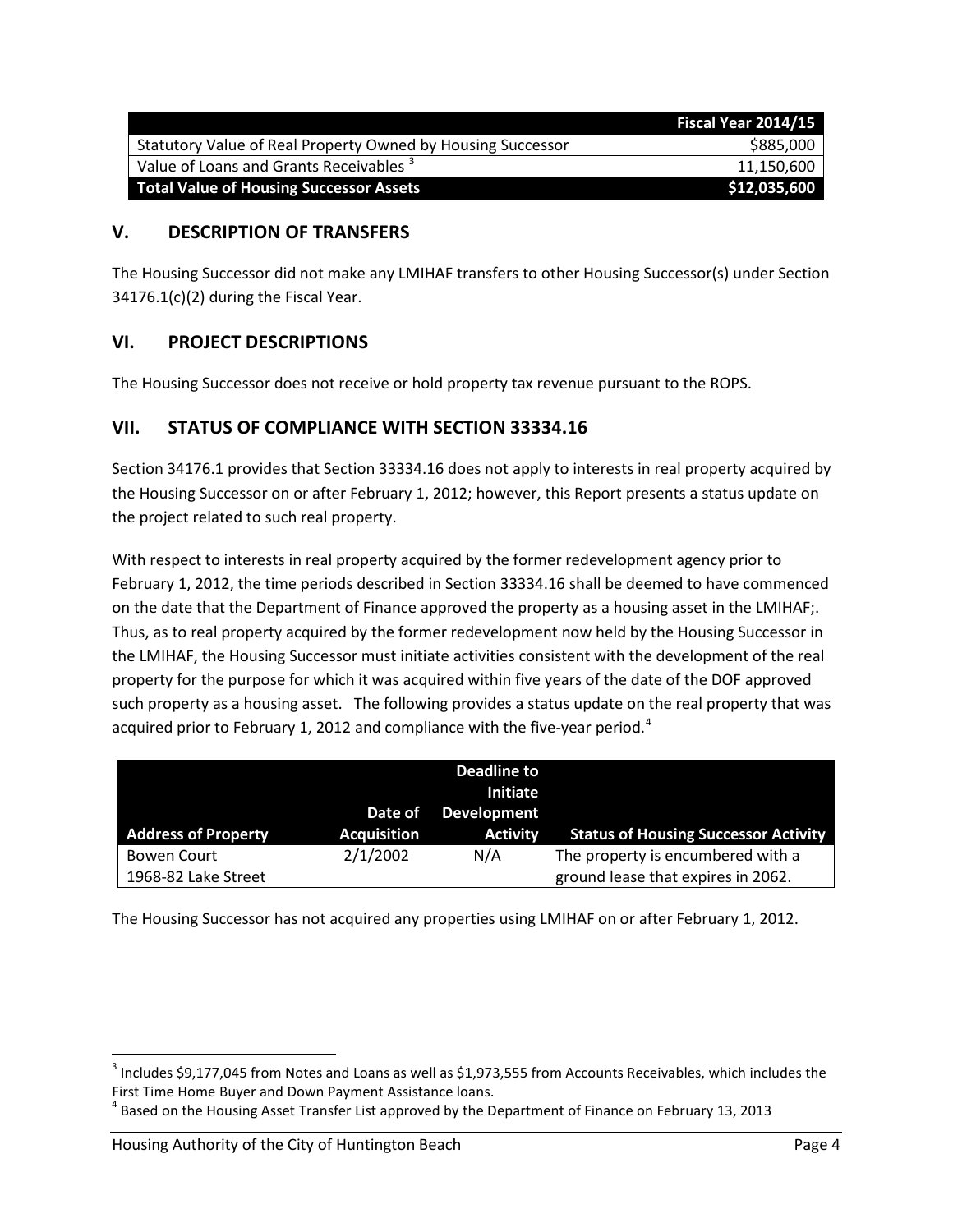## **VIII. DESCRIPTION OF OUTSTANDING OBLIGATIONS PURSUANT TO SECTION 33413**

Replacement Housing: According to the Fiscal Year 2009-2014 Implementation Plan for the former redevelopment agency, no Section 33413(a) replacement housing obligations were transferred to the Housing Successor.

Inclusionary / Production Housing: According to the Fiscal Year 2009-2014 Implementation Plan for the former redevelopment agency, no Section 33413(b) inclusionary / production housing obligations were transferred to the Housing Successor.

The former redevelopment agency's Implementation Plans are posted on the City's website.

#### **IX. EXTREMELY-LOW INCOME TEST**

Section 34176.1(a)(3)(B) requires that the Housing Successor must require at least 30% of the LMIHAF to be expended for development of rental housing affordable to and occupied by households earning 30% or less of the AMI. If the Housing Successor fails to comply with the Extremely-Low Income requirement in any five-year report, then the Housing Successor must ensure that at least 50% of the funds remaining in the LMIHAF be expended in each fiscal year following the latest fiscal year following the report on households earning 30% or less of the AMI until the Housing Successor demonstrates compliance with the Extremely-Low Income requirement.

This information is not required to be reported until 2019 for the 2014 – 2019 period.

## **X. SENIOR HOUSING TEST**

The Housing Successor is to calculate the percentage of deed-restricted rental housing units restricted to seniors and assisted by the Housing Successor, the former redevelopment agency and/or the City within the previous 10 years in relation to the aggregate number of units of deed-restricted rental housing assisted by the Housing Successor, the former redevelopment agency and/or City within the same time period. If this percentage exceeds 50%, then the Housing Successor cannot expend future funds in the LMIHAF to assist additional senior housing units until the Housing Successor or City assists and construction has commenced on a number of restricted rental units that is equal to 50% of the total amount of deed-restricted rental units.